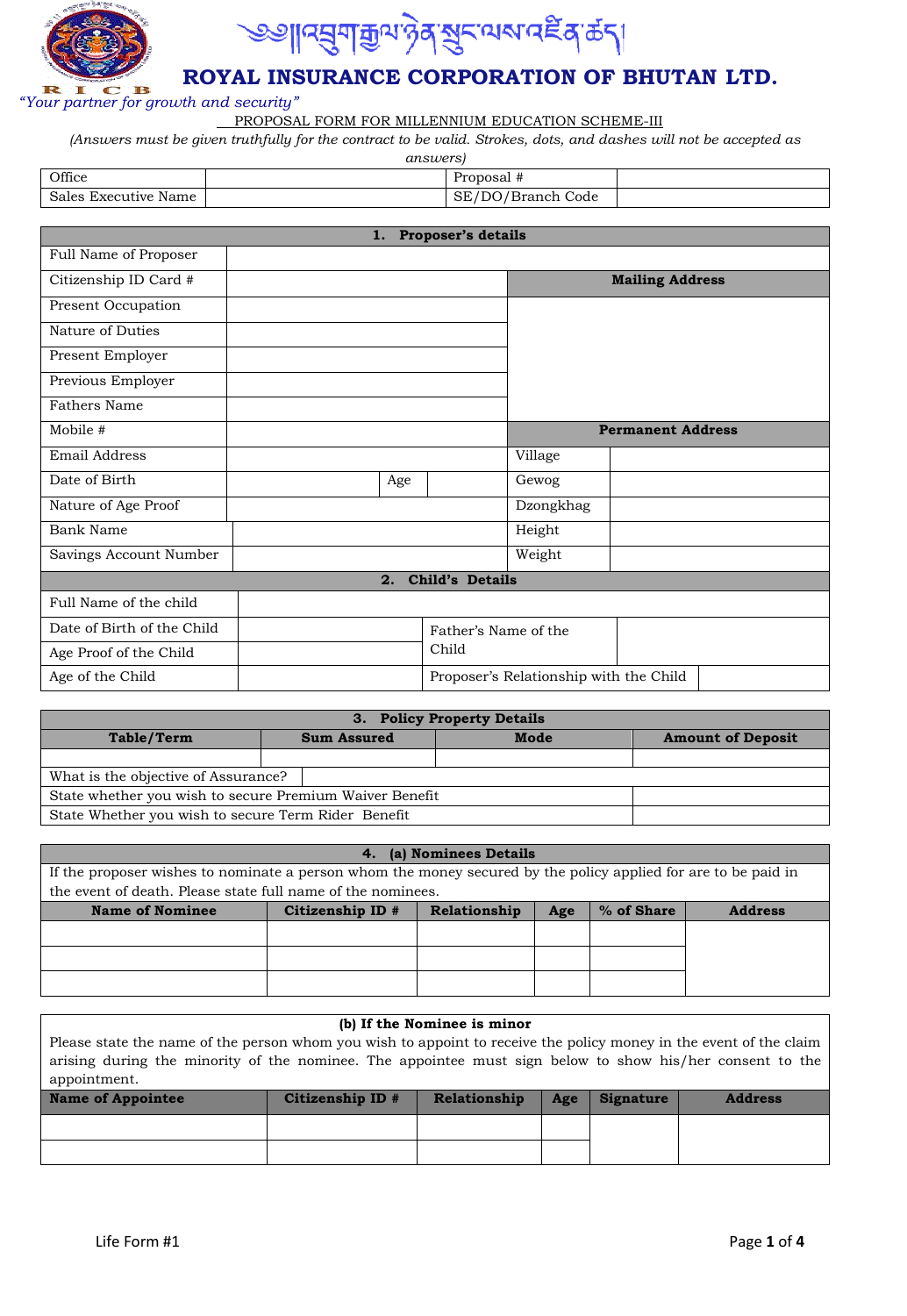



## **ROYAL INSURANCE CORPORATION OF BHUTAN LTD.**

*"Your partner for growth and security"* 

| 5. If employed in the Armed Forced (RBP, RBG, RBA & Private Security) please state |                                                                                                                                                                   |                  |                                                                   |                                                      |          |                                     |               |  |
|------------------------------------------------------------------------------------|-------------------------------------------------------------------------------------------------------------------------------------------------------------------|------------------|-------------------------------------------------------------------|------------------------------------------------------|----------|-------------------------------------|---------------|--|
| To which wing you<br>belong                                                        |                                                                                                                                                                   | <b>Your Rank</b> | Date of your Last<br><b>Medical</b><br>Examination                | <b>Your Medical</b><br>Category<br><b>Thereafter</b> |          | Were you below A-<br>1, if so when? |               |  |
|                                                                                    |                                                                                                                                                                   |                  |                                                                   |                                                      |          |                                     |               |  |
|                                                                                    | Have you any prospect or intention of engaging in Aviation or entering Naval or Military Services or taking up any<br>other hazardous pursuit? If so give details |                  |                                                                   |                                                      |          |                                     |               |  |
|                                                                                    |                                                                                                                                                                   |                  | 6. State below the details of your (Proposer's) previous policies |                                                      |          |                                     |               |  |
|                                                                                    |                                                                                                                                                                   | Insuring         | <b>Sum Assured</b>                                                | <b>Products</b>                                      | Year of  | AB                                  | <b>Policy</b> |  |
|                                                                                    | Policy #<br><b>Agency</b>                                                                                                                                         |                  |                                                                   | <b>Issuance</b>                                      | Covered? | <b>Status</b>                       |               |  |
|                                                                                    |                                                                                                                                                                   |                  |                                                                   |                                                      |          |                                     |               |  |
|                                                                                    |                                                                                                                                                                   |                  |                                                                   |                                                      |          |                                     |               |  |

|        | 7. Family History of the Proposer |                 |                                     |                                |                        |                       |                               |  |
|--------|-----------------------------------|-----------------|-------------------------------------|--------------------------------|------------------------|-----------------------|-------------------------------|--|
|        |                                   | <b>LIVING</b>   |                                     |                                |                        | <b>DEAD</b>           |                               |  |
| Family | No.                               | Age             | <b>State</b><br>of<br><b>Health</b> | <b>Year of</b><br><b>Death</b> | Age at<br><b>Death</b> | <b>Cause of Death</b> | <b>Duration</b><br>of illness |  |
| Father |                                   |                 |                                     |                                |                        |                       |                               |  |
| Mother |                                   |                 |                                     |                                |                        |                       |                               |  |
|        |                                   | <b>Brothers</b> |                                     |                                |                        |                       |                               |  |
| Living |                                   |                 |                                     |                                |                        |                       |                               |  |
| Dead   |                                   |                 |                                     |                                |                        |                       |                               |  |
|        |                                   | Sisters         |                                     |                                |                        |                       |                               |  |
| Living |                                   |                 |                                     |                                |                        |                       |                               |  |
| Dead   |                                   |                 |                                     |                                |                        |                       |                               |  |
| Spouse |                                   |                 |                                     |                                |                        |                       |                               |  |
|        |                                   | Children        |                                     |                                |                        |                       |                               |  |
| Living |                                   |                 |                                     |                                |                        |                       |                               |  |
| Dead   |                                   |                 |                                     |                                |                        |                       |                               |  |

|                                                                                                        | 8. Personal History of the Proposer                                                              |     |    |  |  |
|--------------------------------------------------------------------------------------------------------|--------------------------------------------------------------------------------------------------|-----|----|--|--|
| What has been your usual state of health?                                                              |                                                                                                  |     |    |  |  |
| Have you any defect or deformity? If so give details.                                                  |                                                                                                  |     |    |  |  |
| State number of missing teeth                                                                          |                                                                                                  |     |    |  |  |
| For how many missing teeth denture is worn.                                                            |                                                                                                  |     |    |  |  |
| 9.                                                                                                     | <b>Medical questionnaires (Please tick)</b>                                                      |     |    |  |  |
| Has any of your relations living or dead suffered from any hereditary disease like diabetics,<br>a.    |                                                                                                  | Yes | No |  |  |
| insanity, asthma, cancer, leprosy, etc.                                                                |                                                                                                  |     |    |  |  |
| Persistent cough, asthma, bronchitis, pneumonia, pleurisy, spitting of blood tuberculosis or<br>b.     |                                                                                                  |     | No |  |  |
| Yes<br>any diseases of lungs?                                                                          |                                                                                                  |     |    |  |  |
| High or low blood pressure. Rheumatic, fever, pains in chest, number of attacks, dates,<br>$C_{\star}$ |                                                                                                  |     |    |  |  |
| Yes<br>breathlessness, palpitation, infection or any other diseases of the heart or arteries?          |                                                                                                  |     |    |  |  |
| d.                                                                                                     | Peptic ulcer, colitis, jaundice, piles, dysentery or any disease of stomach, liver, spleen, gall |     |    |  |  |
| bladder or pancreas?                                                                                   |                                                                                                  | Yes | No |  |  |
| Any disease of kidney, prostate or urinary system?<br>e.                                               |                                                                                                  | Yes | No |  |  |
| Paralysis, insanity, epilepsy, fits or any kind of nervous breakdown or any other diseases of<br>f.    |                                                                                                  |     |    |  |  |
| the brain or the nervous system?                                                                       |                                                                                                  | Yes | No |  |  |
| Hernia, hydrocele, varicocele, fistula, varicose veins, skin eruption, filariasis, goiter,<br>g.       |                                                                                                  |     |    |  |  |
| Yes<br>gonorrhea, syphilis or any other Venereal disease?                                              |                                                                                                  |     |    |  |  |
| Cancer, leprosy, rheumatism, gout, enlarged glands or tumors?<br>h.                                    |                                                                                                  | Yes | No |  |  |
| Any disease of the ear, nose, throat or eye including defective sights or hearing and<br>i.            |                                                                                                  | Yes | No |  |  |
| discharge from the ears?                                                                               |                                                                                                  |     |    |  |  |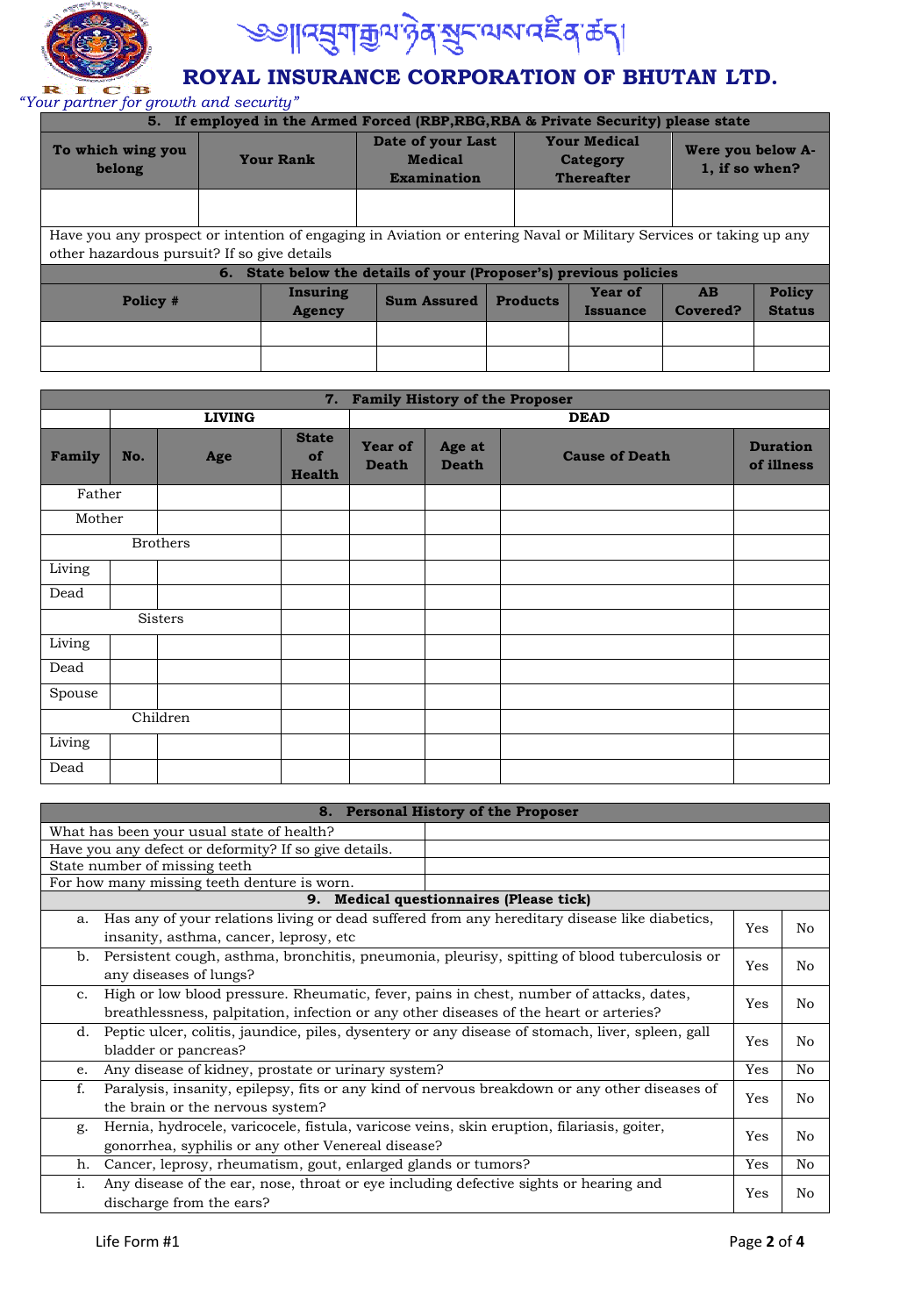

# <u> अ∣। द्युगक्रुपप्रदेशस्य बाद्धिश्रक्ष्टि</u>

## **ROYAL INSURANCE CORPORATION OF BHUTAN LTD.**

*"Your partner for growth and security"* 

| 1.                                                                                                  | Have you been suspected of diabetes or are you suffering from diabetes or have ever passed                           | Yes | No |  |  |
|-----------------------------------------------------------------------------------------------------|----------------------------------------------------------------------------------------------------------------------|-----|----|--|--|
|                                                                                                     | sugar, albumin, pus or blood in urine?                                                                               |     |    |  |  |
| k.                                                                                                  | Did you ever have any operation, accident or injury?                                                                 | Yes | No |  |  |
| I.                                                                                                  | Have you ever had an Electrocardiogram (ECG), X-Ray or screening of blood, urine or stool                            |     |    |  |  |
|                                                                                                     | Yes<br>examination?                                                                                                  |     |    |  |  |
| m. Do you or have you ever used alcoholic drinks, narcotics or any other drugs? If so, what?<br>Yes |                                                                                                                      |     |    |  |  |
|                                                                                                     | Also state quantity consumed per day.                                                                                |     | No |  |  |
|                                                                                                     | If "Yes" describes fully each ailment giving its nature, the number of attacks, dates, duration, severity, treatment |     |    |  |  |
|                                                                                                     | of doctors consulted giving reference to the questions  details of Question #.                                       |     |    |  |  |
|                                                                                                     |                                                                                                                      |     |    |  |  |
|                                                                                                     |                                                                                                                      |     |    |  |  |
|                                                                                                     | <b>10. Income Details</b>                                                                                            |     |    |  |  |
|                                                                                                     | Your Education Qualification, If any<br>Your Monthly Average income                                                  |     |    |  |  |

State Source of Income Are you paying Income Tax? Yes No

| 11. Additional questions for FEMALE proposer                                          |               |                             |                                                      |                    |                 |    |                                            |          |               |    |
|---------------------------------------------------------------------------------------|---------------|-----------------------------|------------------------------------------------------|--------------------|-----------------|----|--------------------------------------------|----------|---------------|----|
| Married                                                                               |               | Yes                         | No                                                   |                    |                 |    | If yes please do fill up husband's details |          |               |    |
| Husband's Name                                                                        |               |                             |                                                      |                    |                 |    |                                            |          |               |    |
| His Occupation                                                                        |               |                             |                                                      |                    |                 |    |                                            |          |               |    |
| His average monthly income                                                            |               |                             |                                                      |                    |                 |    |                                            |          |               |    |
| Does your husband have any Life insurance policies?                                   |               |                             |                                                      |                    | Yes             | No | If yes give details                        |          |               |    |
|                                                                                       | Insuring      |                             |                                                      | <b>Sum Assured</b> | <b>Products</b> |    | Year of<br>AB                              |          | <b>Policy</b> |    |
| Policy #                                                                              | <b>Agency</b> |                             |                                                      |                    |                 |    | Issuance                                   | Covered? | <b>Status</b> |    |
|                                                                                       |               |                             |                                                      |                    |                 |    |                                            |          |               |    |
|                                                                                       |               |                             |                                                      |                    |                 |    |                                            |          |               |    |
| State the last date of<br>menstruation                                                |               |                             | Did you have any complications related to pregnancy? |                    |                 |    | Yes                                        | No       |               |    |
| State the last date of delivery                                                       |               | Yes<br>Are you Pregnant now |                                                      |                    |                 |    | N <sub>o</sub>                             |          |               |    |
| Have you suffered or are you suffering from any diseases of breast, ovaries or uterus |               |                             |                                                      |                    |                 |    |                                            |          | Yes           | No |

#### DECLARATION BY THE PROPOSER

| $Srl$ #                                | Ouestion                                             | <b>YES</b> |  |  |  |
|----------------------------------------|------------------------------------------------------|------------|--|--|--|
|                                        | Do you want to receive SMS on this?                  |            |  |  |  |
|                                        | If the answer is YES, Please provide Mobile #        |            |  |  |  |
| Do you want to receive e-mail on this? |                                                      |            |  |  |  |
|                                        | If the answer is YES, Please provide e-mail address# |            |  |  |  |

I/We ........................................................................................................for whom and on whose behalf, proposed to assure the life under this policy herein before, do hereby declare that the statements and answers have been given by me after fully understanding the questions and the same are true, completed in every particulars and that I have not withheld any information. Further, I do hereby agree and declare that these statements and this declaration shall be the basis of the contract of assurance between me and the Royal Insurance Corporaion of Bhutan Limited and that if any untrue averment be contained therein, the said contract shall be null and void *ab intio* and all money which shall have been paid in respect thereof shall stand forfeited to the Corporation.

#### **Proposer's Signature**

Notwithstanding the provision of any law, usage, custom or convention for the time being in force prohibiting any doctor, hospital, and/or employer from divulging any knowledge or information about me concerning my health or employment on any kind whatsoever in the policy contract issued to me, I hereby agree, that such authority having such knowledge or informatiuon, shall at any time be at liberty to divulge any such knowledge to the Corporation.

And I further agree and declare that I after the date of submission of the proposal but before the issue of the Policy Document: